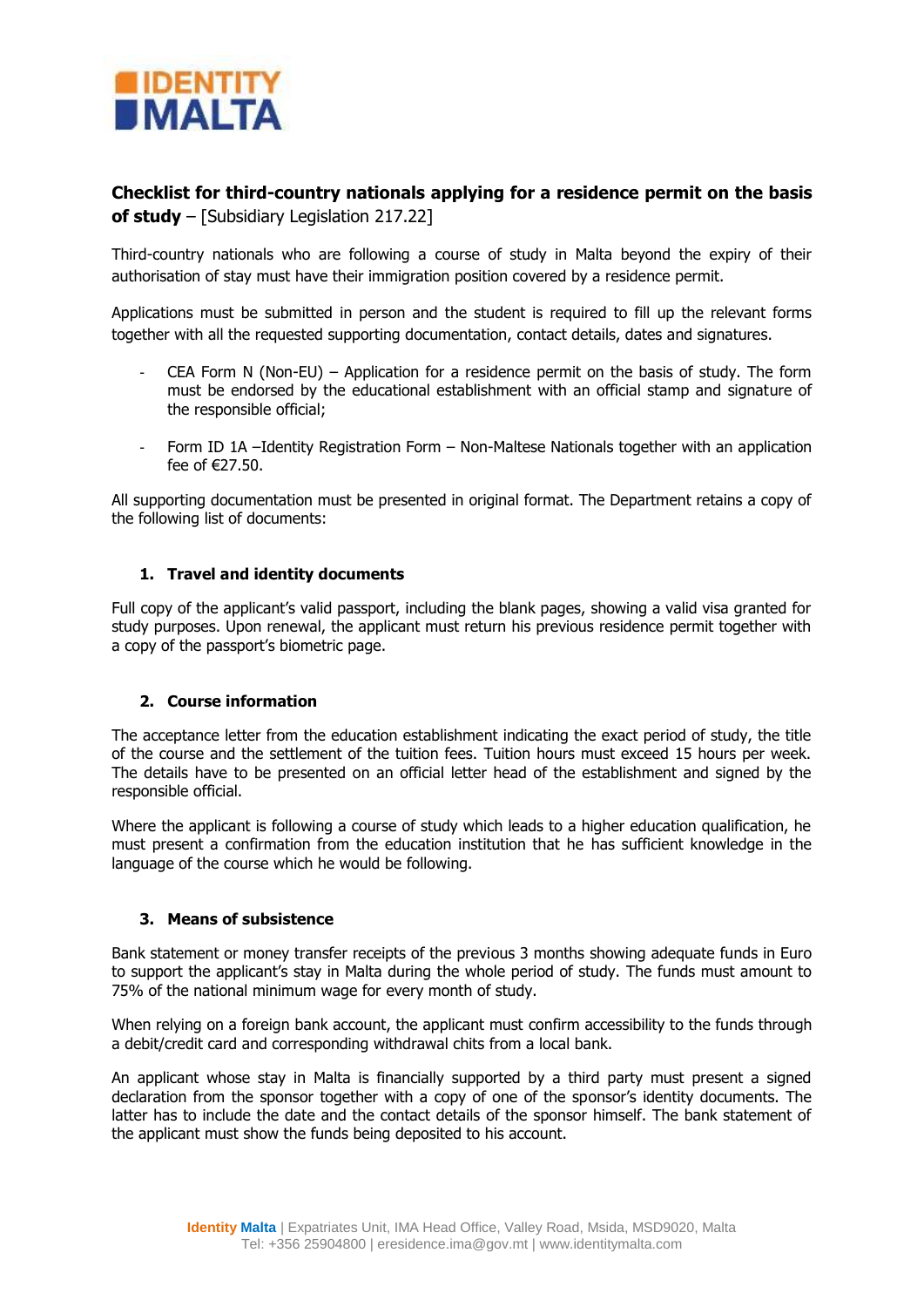

## **4. Health coverage**<sup>1</sup>

Comprehensive health-insurance policy, showing all aspects being covered, which supports the applicant in the eventuality of requiring any type of medical assistance or hospitalisation during the whole period of stay in Malta.

## **5. Residential address**

Lease agreement or purchase agreement of property which makes clear reference to the applicant. If renting property, the applicant is required to present a Rental Declaration Form signed by the owner of the same property.

Students using the accommodation offered to them by the education institution are exempted from presenting a lease agreement. The relevant information must be included in the acceptance letter referred to in Point 2. The information must state that the property is being used by the institution for the purpose of accommodating its own students in it.

Students being hosted in a local household must present a copy of the license issued by the Malta Tourism Authority to the host. The latter should also be complemented by a Rental Declaration Form.

## **6. Minor students**

Parental declaration authorising students less than eighteen years of age to reside in Malta for the purpose of study, during the whole duration of the course.

## **7. Other documents**

Students have their return flights already booked are required to submit a copy of the tickets within their application. The return date must be not later than 10 days after the end of the course.

Students renewing their residence permit must submit evidence by the education institution concerned of the successful completion of their previous period of study. Such evidence should give priority to the attendance record of the student, the progress registered by the student and the final results of any type of academic assessment.

## **8. Employment**

Students holding a residence permit may take up employment for a maximum period of 20 hours per week, as long as they are in possession of an employment license. Further information in this respect is available at: jobsplus.gov.mt

## **Notes**

 $\overline{a}$ 

Documents in a foreign language must be translated to Maltese or English by a translator registered with the Maltese authorities. Identity Malta retains certified/apostilled copies of the said documents where original documentation would not be possible to retain.

<sup>&</sup>lt;sup>1</sup> The health sickness requirement applies to those students who are not exempt under the Healthcare Fees Regulation 2004 (Legal Notice 201/2004).